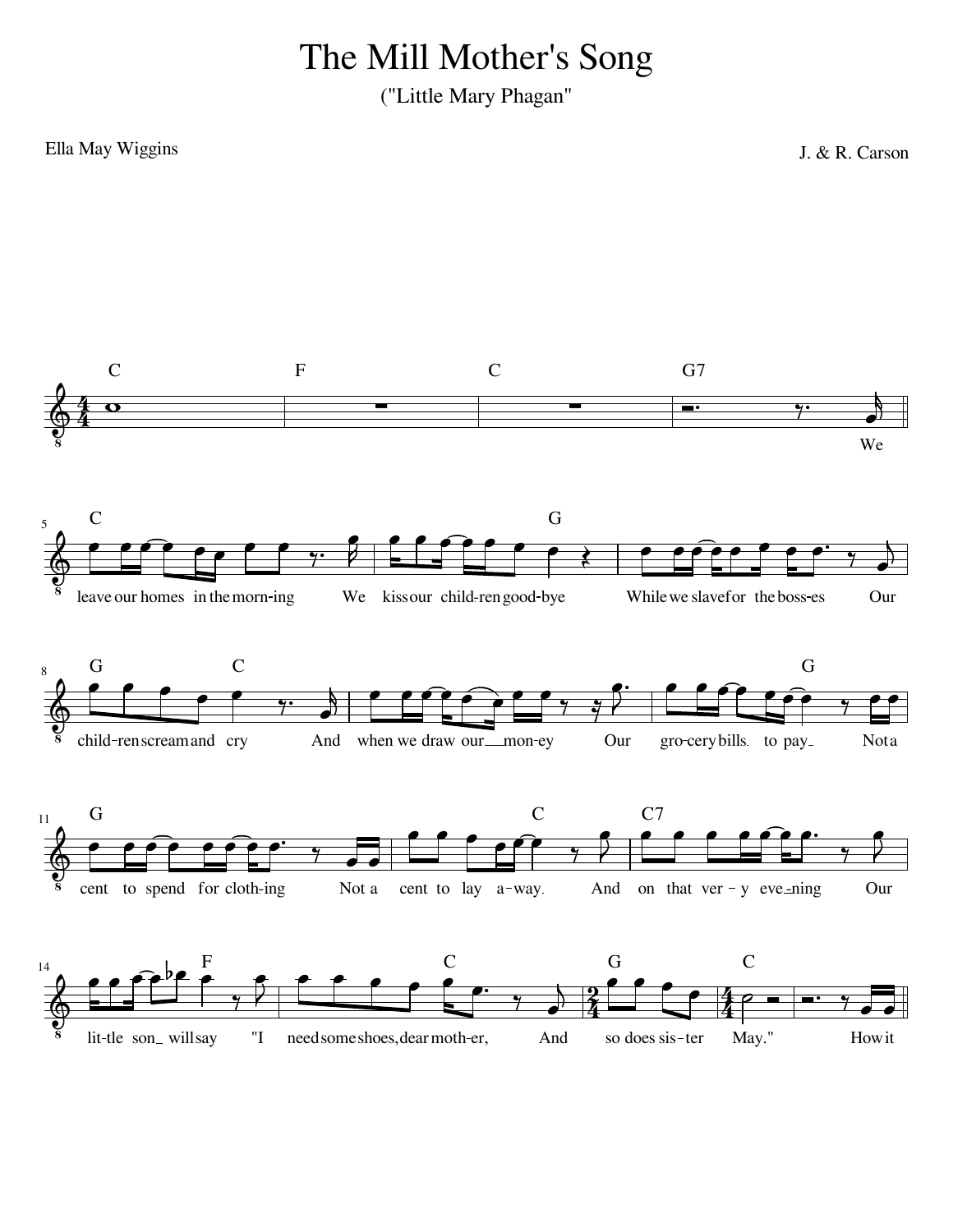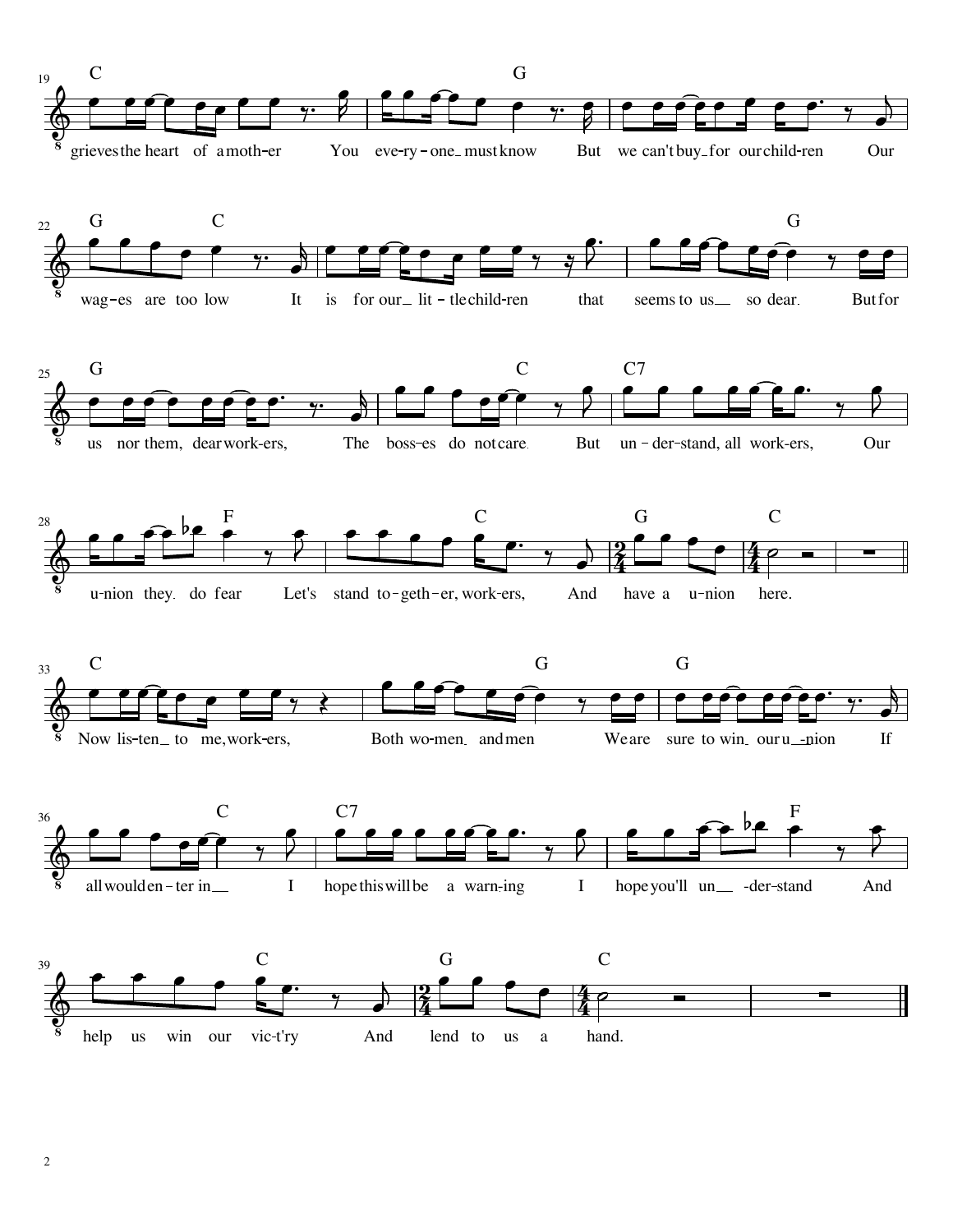### <u> The Mill Mother's Song - Bass</u>

Ella May Wiggins









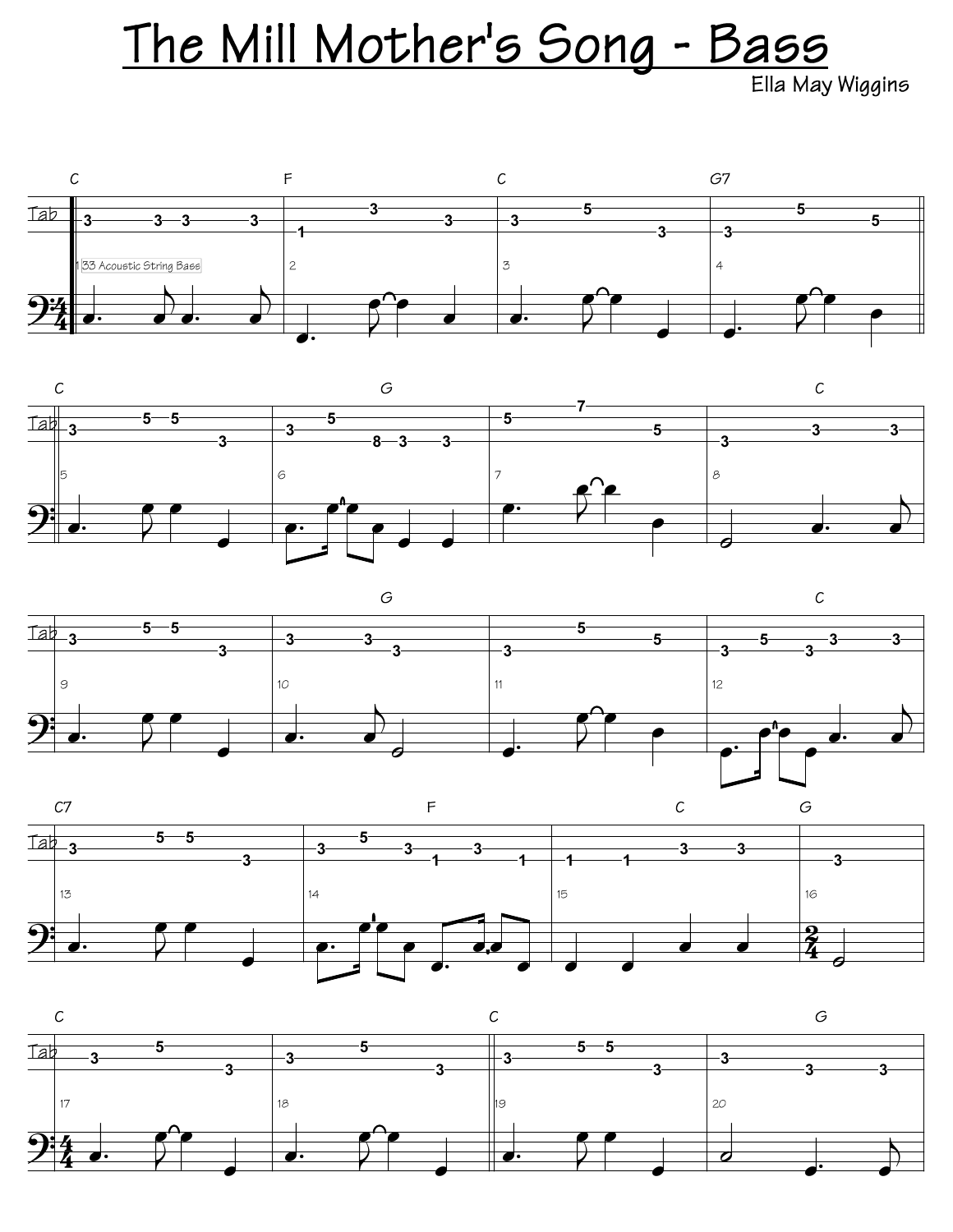









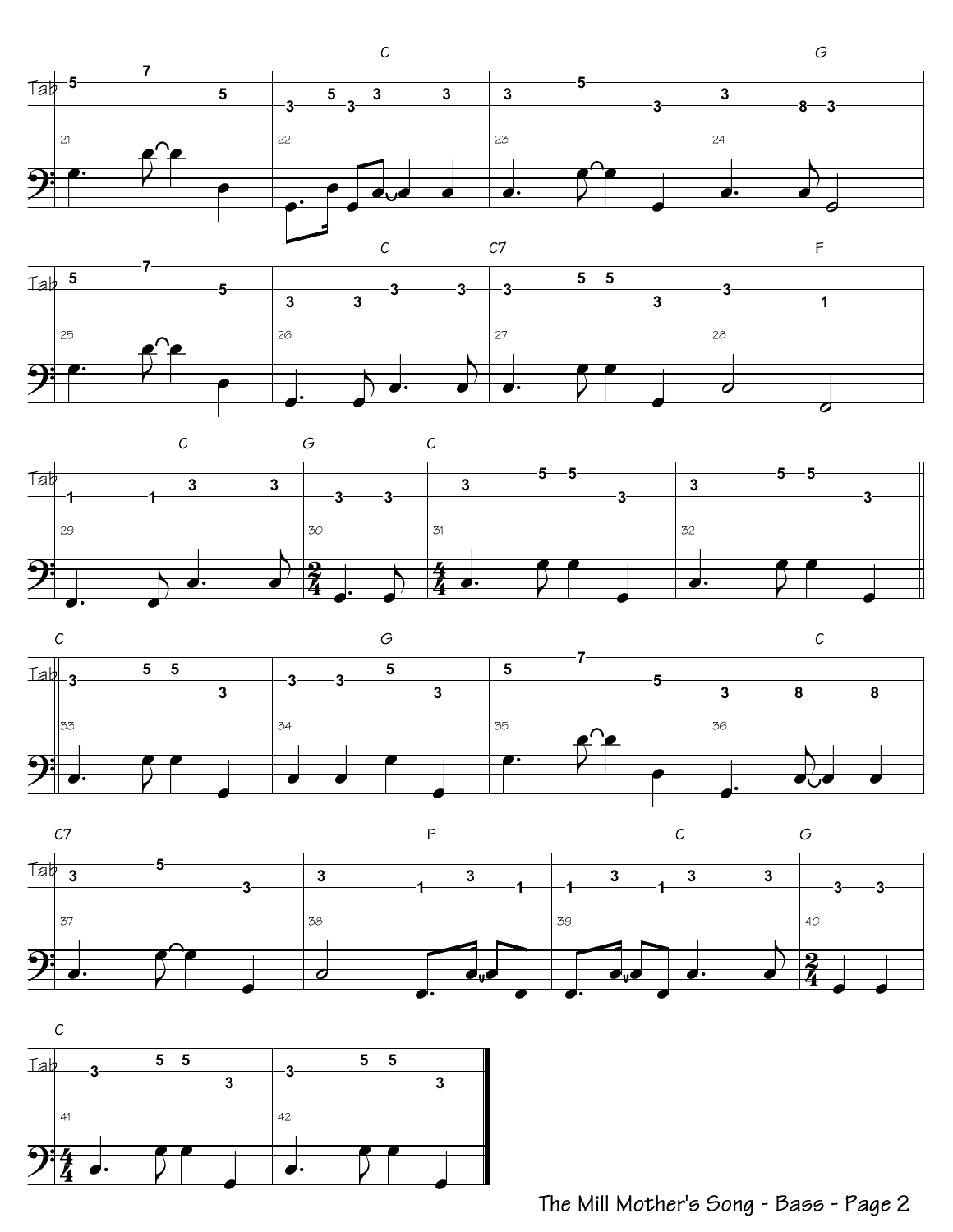## <u> The Mill Mother's Song - Guitar 1</u>

Ella May Wiggins









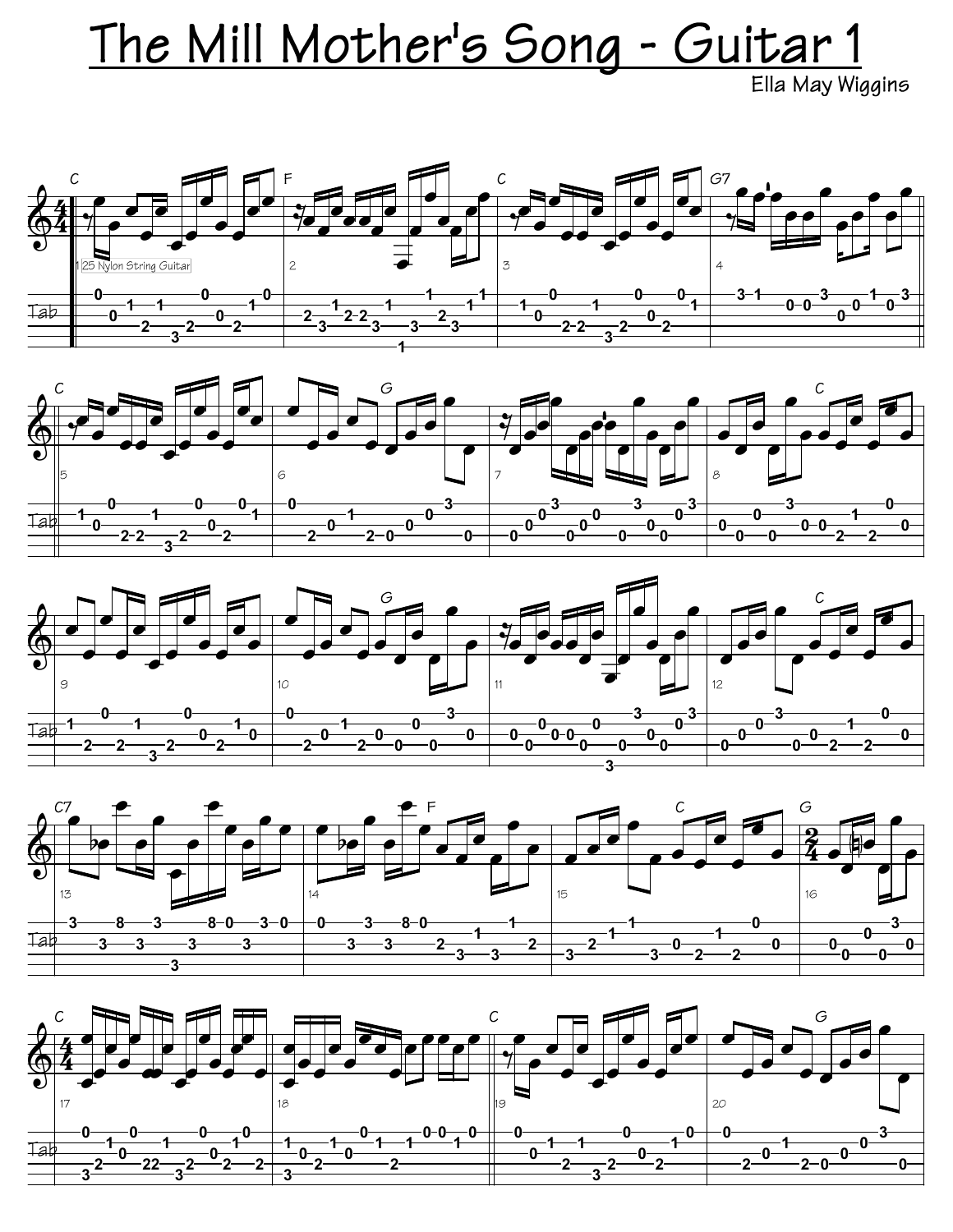











The Mill Mother's Song - Guitar 1 - Page 2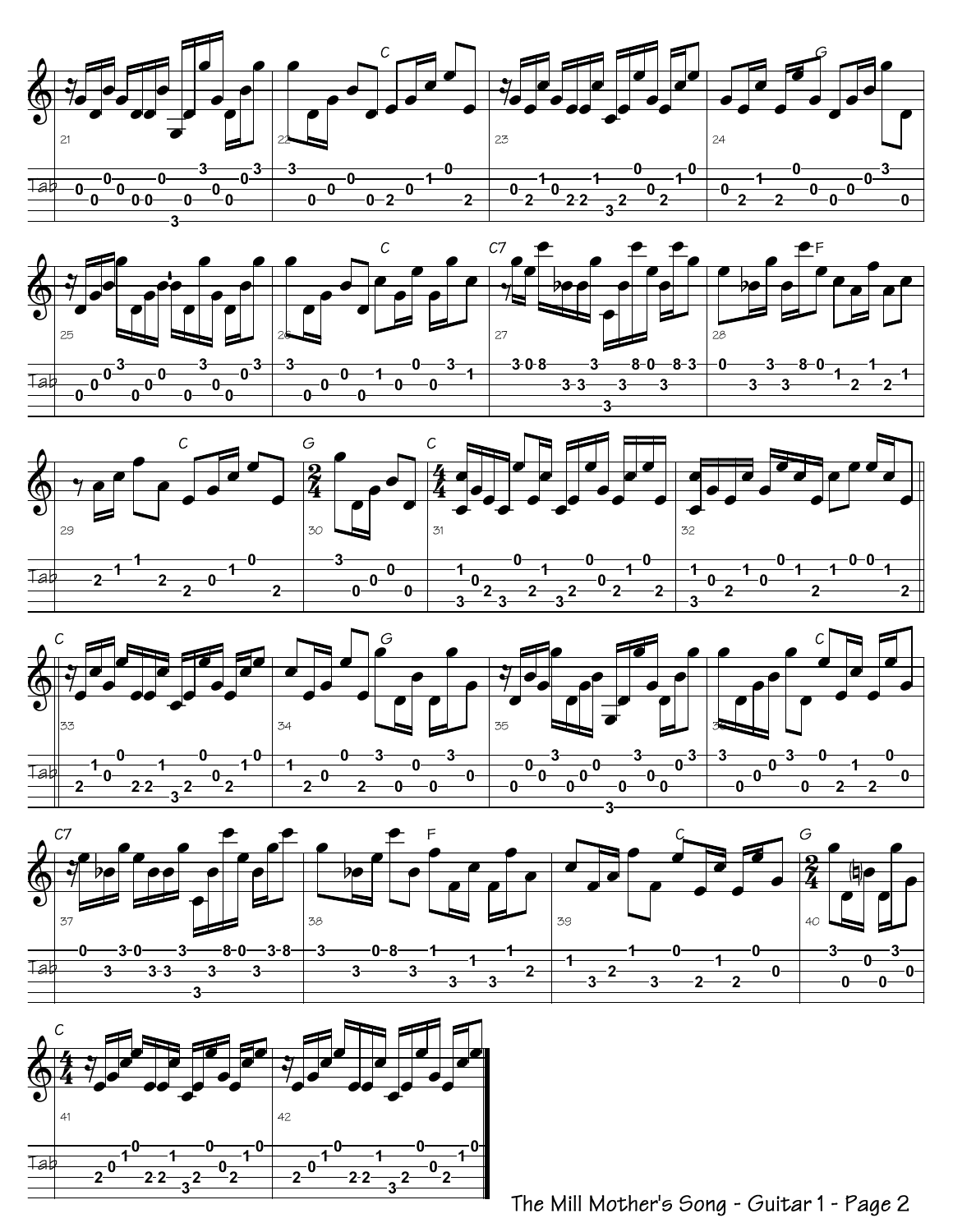# The Mill Mother's Song - Guitar 2









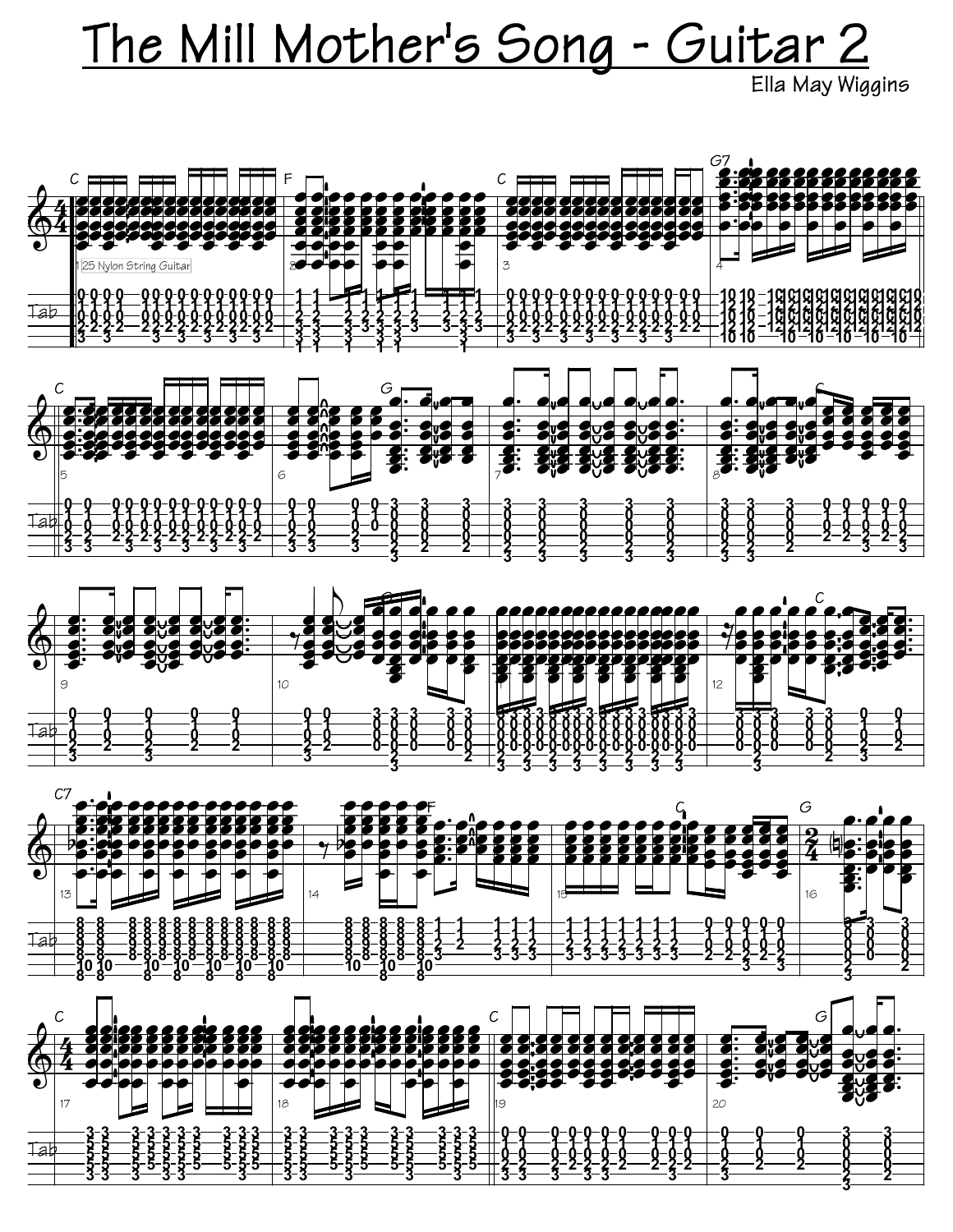

The Mill Mother's Song - Guitar 2 - Page 2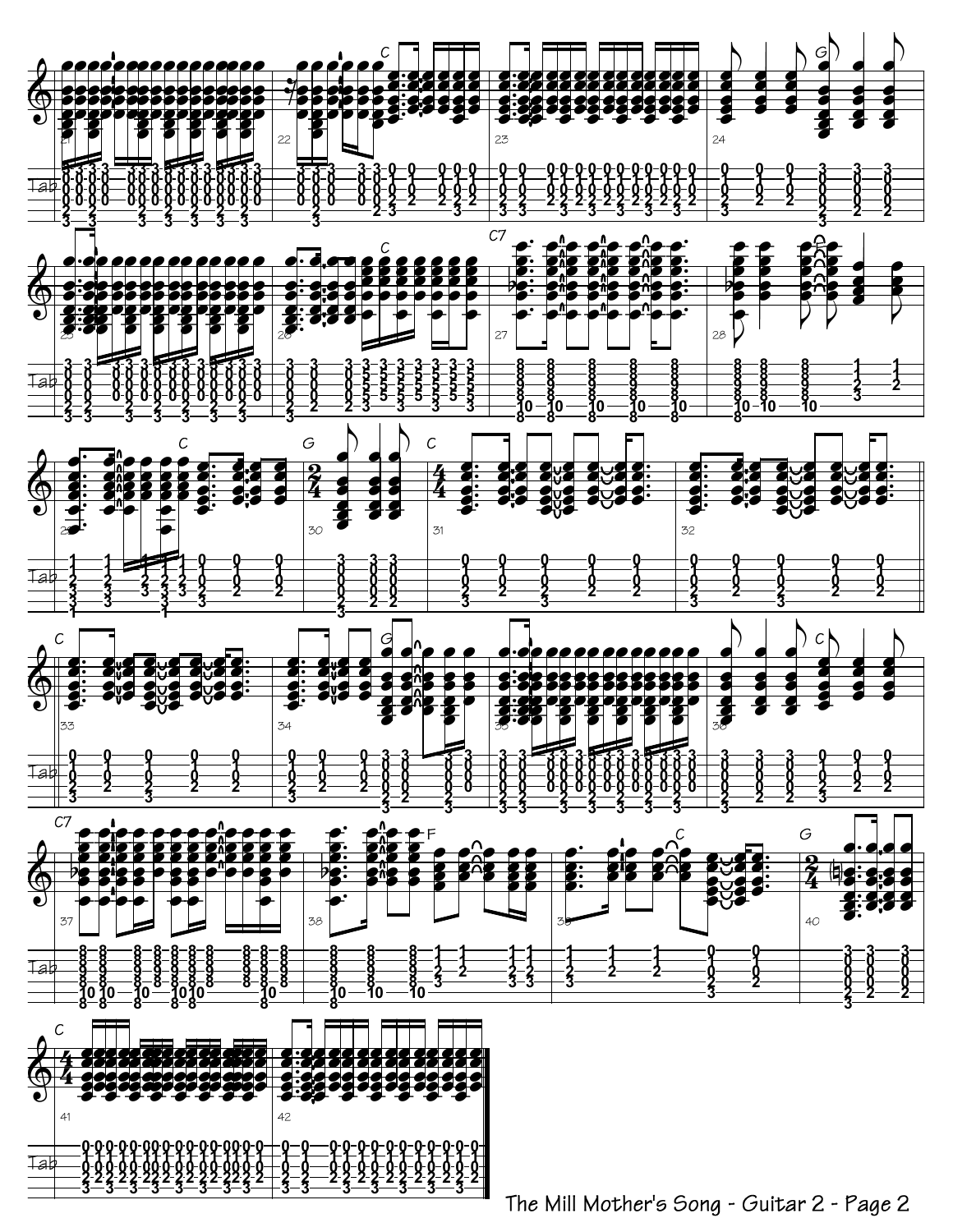#### <u> The Mill Mother's Song - Guitar 3</u>

Ella May Wiggins









|     |  |  | Г |  |                | ◘ | . . | ---<br>. . | $\sim$ |  |  |  | - 11 |  | דר |    | -7 |  | 7 |  |  |
|-----|--|--|---|--|----------------|---|-----|------------|--------|--|--|--|------|--|----|----|----|--|---|--|--|
| Tab |  |  |   |  | 1 <sup>o</sup> |   |     |            |        |  |  |  |      |  |    | 20 |    |  |   |  |  |